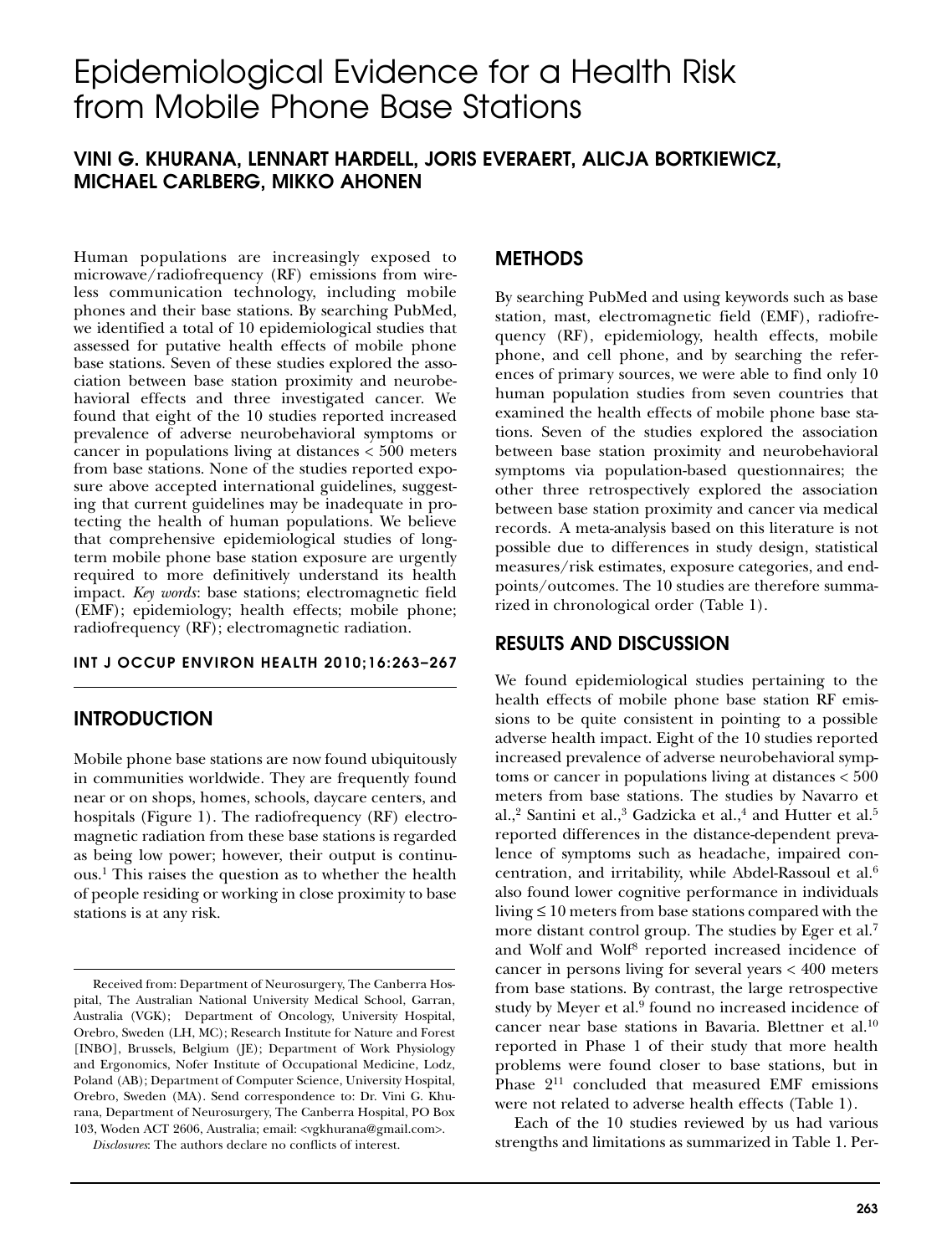

*Figure 1—Mobile phone base stations ("antennae" or "masts") in Australia. Upper left: Community shop roof showing plethora of flat panel antennae. Upper right: Hospital roof with flat panel antennae painted to blend in. Lower left: Top of a street light pole. Lower center: Mast erected next to a daycare center. Lower right: Antennae mounted on an office block top floor.*

taining to those base station studies in which EMF measurements were not carried out, $3,4,7,9$  it should be noted that distance is not the most suitable classifier for exposure to RF-EMF. Antennae numbers and configurations, as well as the absorption and reflection of their fields by houses, trees, or other geographic hindrances may influence the exposure level. Further, self-estimation of distance to nearest base station is not the best predictor of exposure since the location of the closest base station is not always known. Such exposure misclassification inevitably biases any association towards null. Multiple testing might also produce spurious results if not adjusted for,<sup>3,5</sup> as might failure to adjust for participant age and gender.<sup>7</sup> Latency is also an important consideration in the context of cancer incidence following or during a putative environmental exposure. In this regard, the study by Meyer et al.<sup>9</sup> found no association between mobile phone base station exposure and cancer incidence, but had a relatively limited observation period of only two years. On the other hand, the studies by Eger et al.<sup>7</sup> and Wolf and Wolf<sup>8</sup> found a significant association between mobile phone base station exposure and increased cancer incidence, although the approximate five-year latency between base station exposure and cancer diagnosis appears to be unexpectedly short in both of these studies.

Other problems in several population-based questionnaires are the potential for bias, especially selection $8$ and participation<sup>2,3,5,6,11</sup> biases, and self-reporting of outcomes in combination with the exposure assessment methods used. For example, regarding limitations in exposure assessment, in a large two-phase base station study from Germany,<sup>12,13</sup>of the Phase 1 participants (n = 30,047), only 1326 (4.4%) participated with a single "spot" EMF measurement recorded in the bedroom for Phase 2. Further, health effect contributions from all relevant EMF sources and other non-EMF environmental sources need to be taken into account.<sup>12</sup> We acknowledge that participant concern instead of exposure could be the triggering factor of adverse health effects, however this "nocebo effect" does not appear to fully explain the findings.4,5 Further, the biological relevance of the overall adverse findings (Table 1) is supported by the fact that some of the symptoms in these base-station studies have also been reported among mobile phone users, such as headaches, concentration difficulties, and sleep disorders.<sup>13,14</sup> Finally, none of the studies that found adverse health effects of base stations reported RF exposures above accepted international guidelines, the implication being that if such findings continue to be reproduced, current exposure standards are inadequate in protecting human populations.15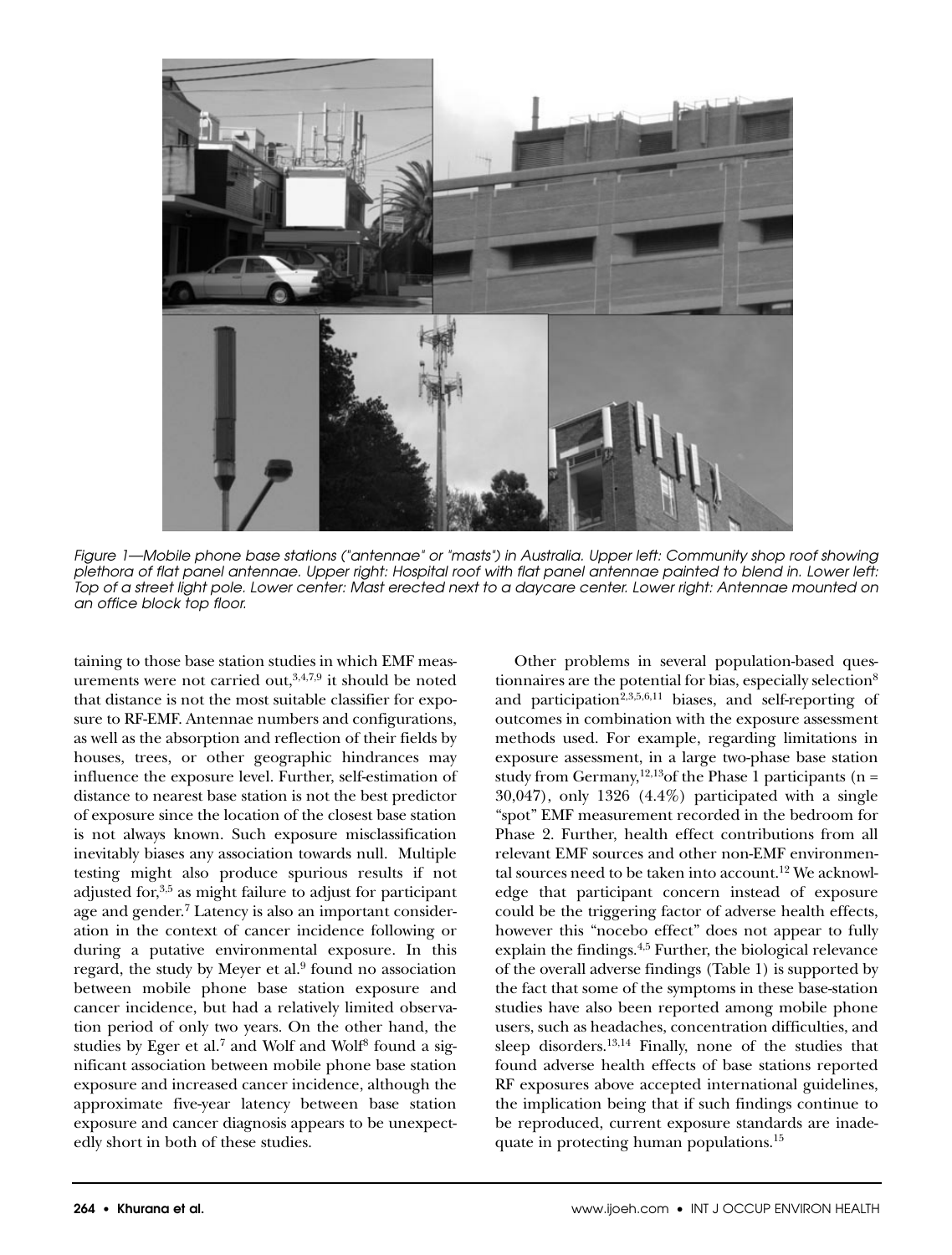TABLE 1 Summary of Epidemiological Studies of Mobile Phone Base Station Health Effects **TABLE 1 Summary of Epidemiological Studies of Mobile Phone Base Station Health Effects**

| (Year; Country)<br>Publication                               | Assessment<br>Clinical | Design<br>Study                | Station<br><b>Details</b><br>Base                                              | Participants | Measured<br>ËM | Key Findings                                                                                                                                                                                                                | Strengths                                                                                             | Limitations                                                                                                                                                                                                                      |
|--------------------------------------------------------------|------------------------|--------------------------------|--------------------------------------------------------------------------------|--------------|----------------|-----------------------------------------------------------------------------------------------------------------------------------------------------------------------------------------------------------------------------|-------------------------------------------------------------------------------------------------------|----------------------------------------------------------------------------------------------------------------------------------------------------------------------------------------------------------------------------------|
| $(2003;$ Spain)<br>Navarro <sup>2</sup>                      | behavioral<br>Neuro-   | questionnaire<br><b>Survey</b> | GSM-DCS<br>1800 MHz                                                            | ē            | Yes            | closer proximity to base<br>More symptoms with<br>station $(< 150$ m)                                                                                                                                                       | Detailed questionnaire,<br>EMF measured, distan-<br>ces studied <sup>a</sup>                          | Low participation, self-<br>estimated distances,<br>subjects aware <sup>b</sup>                                                                                                                                                  |
| $(2003;$ France)<br>Santini <sup>2</sup>                     | behavioral<br>Neuro-   | questionnaire<br>Survey-       | n/s                                                                            | 530          | $\frac{1}{2}$  | closer proximity to base<br>More symptoms with<br>station $(< 300 \text{ m})$                                                                                                                                               | Detailed questionnaire,<br>distances & other EMF<br>exposures assessed                                | measurements, no base<br>As above, plus no EMF<br>station details                                                                                                                                                                |
| Germany)<br>(2004;<br>Eger <sup>7</sup>                      | incidence<br>Cancer    | Retrospective<br>case review   | 935 MHz<br><b>GSM</b>                                                          | 967          | $\frac{1}{2}$  | 3 x risk of cancer after<br>(< 400 m); early age<br>of cancer diagnosis<br>5 yrs of exposure                                                                                                                                | reliable cancer data<br>intensity calculated<br>Maximum beam<br>collection                            | Other environmental risk<br>analysis not adjusted for<br>factors not assessed;<br>age and sex.                                                                                                                                   |
| <b>Molf &amp; Wolf<sup>8</sup></b><br>$(2004; \text{level})$ | incidence<br>Cancer    | Retrospective<br>case review   | 850 MHz<br><b>TDMA</b>                                                         | 1844         | Yes            | after 3–7 yrs exposure<br>(< 350 m); early age<br>of cancer diagnosis<br>> 4 x risk of cancer                                                                                                                               | ographic data, no other<br>Reliable cancer & dem-<br>major environmental<br>pollutant identified      | factors assessed; possible<br>Not all environmental risk<br>selection bias; no age,<br>sex adjustment.                                                                                                                           |
| $(2006;$ Poland)<br>Gadzicka <sup>4</sup>                    | behavioral<br>Neuro-   | questionnaire<br>Survey-       | n/s                                                                            | 500          | $\frac{1}{2}$  | More headache with<br>proximity $<$ 150 m;<br>nocebo unlikely <sup>c</sup>                                                                                                                                                  | Detailed questionnaire,<br>distances & EMF studied,<br>nocebo studied                                 | Subjects aware, no base<br>station details                                                                                                                                                                                       |
| (2006; Austria)<br>Hutter <sup>5</sup>                       | behavioral<br>Neuro-   | sectional<br>Cross-            | <b>SOO MHZ</b>                                                                 | 336          | Yes            | concentration at higher<br>Headaches & impaired<br>power density; nocebo<br>unlikely                                                                                                                                        | sured, distances studied;<br>Detailed questionnaire<br>and testing, EMF mea-<br>nocebo effect studied | Subjects aware, low<br>participation rate                                                                                                                                                                                        |
| Germany)<br>Meyer <sup>9</sup><br>(2006;                     | incidence<br>Cancer    | Retrospective<br>case review   | n/s                                                                            | 177,428      | $\frac{0}{2}$  | incidence in municipal-<br>No increased cancer<br>tties with or without<br>base stations                                                                                                                                    | assessed (Bavaria)<br>Wide population                                                                 | unknown, distance to base<br>years, vague definitions of<br>Observation period only 2<br>exposure, exposure onset<br>station unknown                                                                                             |
| Abdel-Rassoul <sup>6</sup><br>(2007; Egypt)                  | behavioral<br>Neuro-   | sectional<br>Cross-            | n/s                                                                            | 165          | Yes            | More symptoms & lower<br>cognitive performance<br>if living under or < 10 m<br>from base station                                                                                                                            | sured, distances studied,<br>Detailed questionnaire<br>and testing, EMF mea-<br>subjects unaware      | Exact base station details<br>n/s, low number of<br>participants                                                                                                                                                                 |
| Germany)<br>Blettner <sup>10</sup><br>(2009;                 | behavioral<br>Neuro-   | sectional<br>Cross-            | n/s                                                                            | 30,047       | $\frac{0}{2}$  | More health complaints<br>closer to base station<br>$($ < 500 m)                                                                                                                                                            | assessed, detailed survey,<br>nocebo effect assessed<br>Wide population                               | ried out (see phase II in Berg-<br>Beckhoff et al., 2009; below)<br>EMF measurements not car-                                                                                                                                    |
| Berg-Beckhoff <sup>11</sup><br>Germany)<br>(2009;            | behavioral<br>Neuro-   | sectional<br>Cross-            | UMTS 1920-1980<br>GSM 1800 MHz<br>GSM 900 MHz<br>MHz                           | 1326         | Yes            | caused by stress and not<br>Health effects probably<br>by RF-EMF                                                                                                                                                            | Measured EMF emissions,<br>questionnaires<br>standardized                                             | from assessment of symptoms<br>published, single "spot" mea-<br>exposure assessed, time lag<br>dwelling, no ocupational<br>surement in one place in<br>detailed list of symptoms<br>and EMF measurement<br>Low participation, no |
| $n / s = not specified.$                                     |                        |                                | a "Distance" refers to distance between base station and subjects' households. |              |                | prsubjects aware" refers to study participants being aware of the nature of the study.<br>crNocebo" effect unlikely because the majority of subjects in the study reported little or no concern for base station proximity. |                                                                                                       |                                                                                                                                                                                                                                  |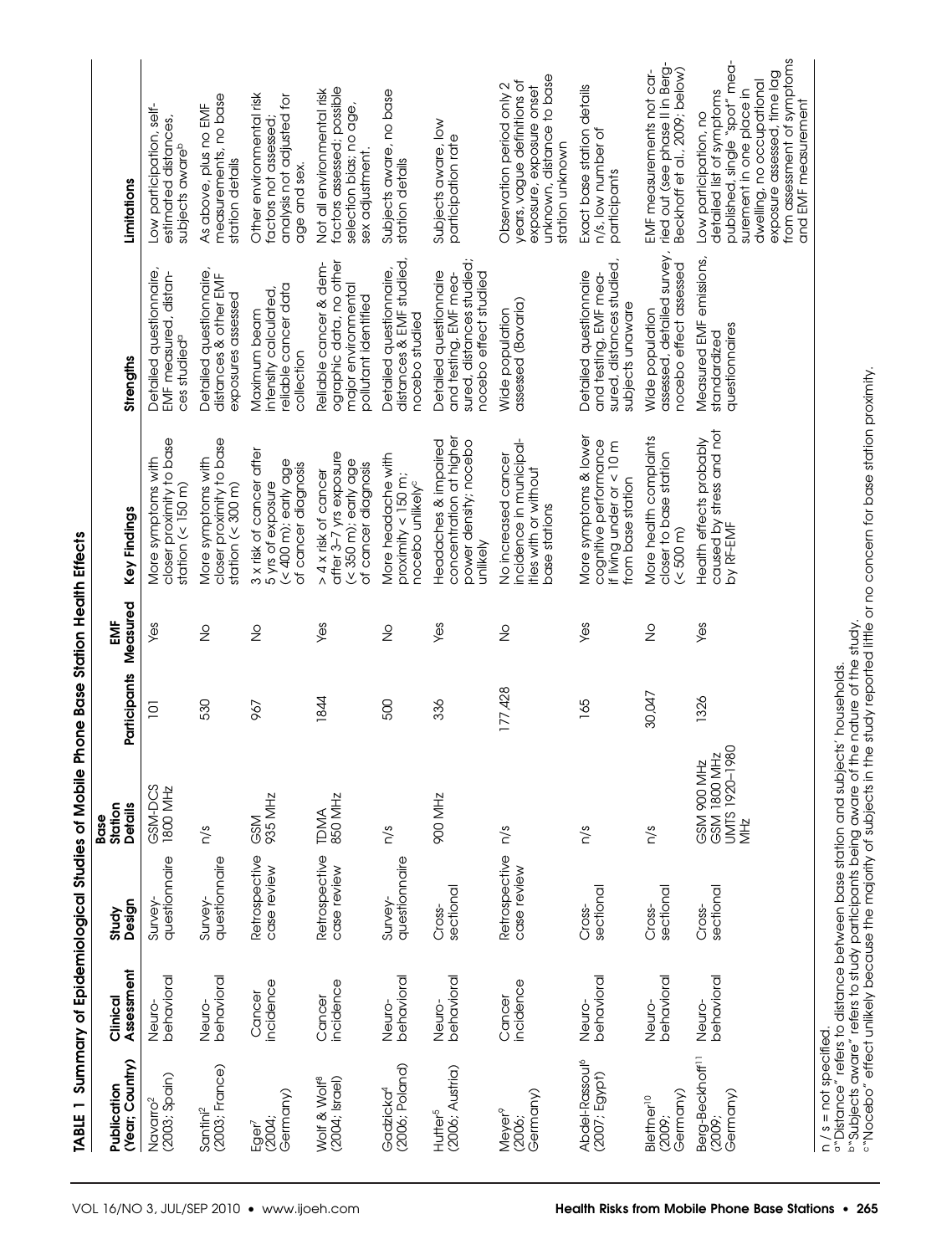#### *References*

## **CONCLUSIONS**

Despite variations in the design, size and quality of these studies as summarized in Table 1, it is the consistency of the base-station epidemiological literature from several countries that we find striking. In particular, the increased prevalence of adverse neurobehavioral symptoms or cancer in populations living at distances < 500 meters from base stations found in 80% of the available studies. It should be pointed out that the overall findings of health problems associated with base stations might be based on methodological weaknesses, especially since exposure to RF electromagnetic radiation was not always measured.

There are some proposed mechanisms via which low-intensity EMF might affect animal and human health,16,17 but full comprehensive mechanisms still remain to be determined.18,19 Despite this, the accumulating epidemiological literature pertaining to the health effects of mobile phones<sup>13,20</sup> and their base stations (Table 1) suggests that previous exposure standards based on the thermal effects of EMF should no longer be regarded as tenable. In August 2007, an international working group of scientists, researchers, and public health policy professionals (the BioInitiative Working Group) released its report on EMF and health.21 It raised evidence-based concerns about the safety of existing public limits that regulate how much EMF is allowable from power lines, cellular phones, base stations, and many other sources of EMF exposure in daily life. The BioInitiative Report $21$  provided detailed scientific information on health impacts when people were exposed to electromagnetic radiation hundreds or even thousands of times below limits currently established by the FCC and International Commission for Non-Ionizing Radiation Protection in Europe (ICNIRP). The authors reviewed more than 2000 scientific studies and reviews, and have concluded that: (1) the existing public safety limits are inadequate to protect public health; and (2) from a public health policy standpoint, new public safety limits and limits on further deployment of risky technologies are warranted based on the total weight of evidence.<sup>21</sup> A precautionary limit of 1 mW/m<sup>2</sup> (0.1) microW/cm2 or 0.614 V/m) was suggested in Section 17 of the BioInitiative Report to be adopted for outdoor, cumulative RF exposure.<sup>21</sup> This limit is a cautious approximation based on the results of several human RF-EMF studies in which no substantial adverse effects on well being were found at low exposures akin to power densities of less than 0.5 – 1 mW/m2. 2,5,22–26 RF-EMF exposure at distances > 500 m from the types of mobile phone base stations reviewed herein should fall below the precautionary limit of 0.614 V/m.

- 1. Khurana VG, Teo C, Kundi M, Hardell L, Carlberg M. Cell phones and brain tumors: A review including the long-term epidemiologic data. Surg Neurol. 2009;72:205-214.
- 2. Navarro EA, Segura J, Portolés M, Gómez-Perretta C. The microwave syndrome: A preliminary study in Spain. Electromag Biol Med. 2003;22:161–169.
- 3. Santini R, Santini P, Le Ruz P, Danze JM, Seigne M. Survey study of people living in the vicinity of cellular phone base stations. Electromag Biol Med. 2003;22:41-49.
- 4. Gadzicka E, Bortkiewicz A, Zmyslony M, Szymczak W, Szyjkowska A. Assessment of subjective complaints reported by people living near mobile phone base stations [Abstract]. Biuletyn PTZE Warszawa. 2006;14:23-26.
- 5. Hutter HP, Moshammer H, Wallner P, Kundi M. Subjective symptoms, sleeping problems, and cognitive performance in subjects living near mobile phone base stations. Occup Environ Med. 2006;63:307-313.
- 6. Abdel-Rassoul G, El-Fateh OA, Salem MA, Michael A, Farahat F, El-Batanouny M, Salem E. Neurobehavioral effects among inhabitants around mobile phone base stations. Neurotoxicology. 2007;28:434-440.
- 7. Eger H, Hagen KU, Lucas B, Vogel P, Voit H. Einfluss der raumlichen nahe von mobilfunksendeanlagen auf die krebsinzidenz. [The influence of being physically near to a cell phone transmission mast on the incidence of cancer]. Umwelt-Medizin-Gesellschaft. 2004;17:326-332.
- 8. Wolf R, Wolf D. Increased incidence of cancer near a cell-phone transmitter station. Int J Cancer Prev. 2004;1:123-128.
- 9. Meyer M, Gartig-Daugs A, Radespiel-Troger M. Cellular telephone relay stations and cancer incidence. Umweltmed Forsch Prax. 2006;11:89-97.
- 10. Blettner M, Schlehofer B, Breckenkamp J, Kowall B, Schmiedel S, Reis U, Potthoff P, Schüz J, Berg-Beckhoff G. Mobile phone base stations and adverse health effects: Phase 1 of a populationbased, cross-sectional study in Germany. Occup Environ Med. 2009;66:118-123.
- 11. Berg-Beckhoff G, Blettner M, Kowall B, Breckenkamp J, Schlehofer B, Schmiedel S, Bornkessel C, Reis U, Potthoff P, Schüz J. Mobile phone base stations and adverse health effects: Phase 2 of a cross-sectional study with measured radio frequency electromagnetic fields. Occup Environ Med. 2009; 66:124-130.
- 12. Neubauer G, Feychting M, Hamnerius Y, Kheifets L, Kuster N, Ruiz I, Schüz J, Uberbacher R, Wiart J, Röösli M. Feasibility of future epidemiological studies on possible health effects of mobile phone base stations. Bioelectromagnetics. 2007;28:224- 230.
- 13. Khan MM. Adverse effects of excessive mobile phone us. Int J Occup Environ Health. 2008;21:289-293.
- 14. Söderqvist F, Carlberg M, Hardell L. Use of wireless telephones and self-reported health symptoms: A population-based study among Swedish adolescents aged 15-19 years. Environ Health 2008;7:18.
- 15. Hardell L, Sage C. Biological effects from electromagnetic field exposure and public exposure standards. Biomed Pharmacother. 2008;62:104-109.
- 16. Salford LG, Nittby H, Brun A, Grafström G, Malmgren L, Sommarin M, Eberhardt J, Widegren B, Persson BRR. The mammalian brain in the electromagnetic fields designed by man with special reference to blood-brain barrier function, neuronal damage and possible physical mechanisms. Prog Theor Phys Suppl. 2008;173:283-309.
- 17. Sheppard AR, Swicord ML, Balzano Q. Quantitative evaluations of mechanisms of radiofrequency interactions with biological molecules and processes. Health Phys. 2008;95:365-396.
- 18. Khurana VG. Cell phone and DNA story overlooked studies. Science. 2008;322:1325.
- 19. Yang Y, Jin X, Yan C, Tian Y, Tang J, Shen X. Case-only study of interactions between DNA repair genes (hMLH1, APEX1, MGMT, XRCC1 and XPD) and low-frequency electromagnetic fields in childhood acute leukemia. Leuk Lymphoma. 2008; 49:2344-2350.